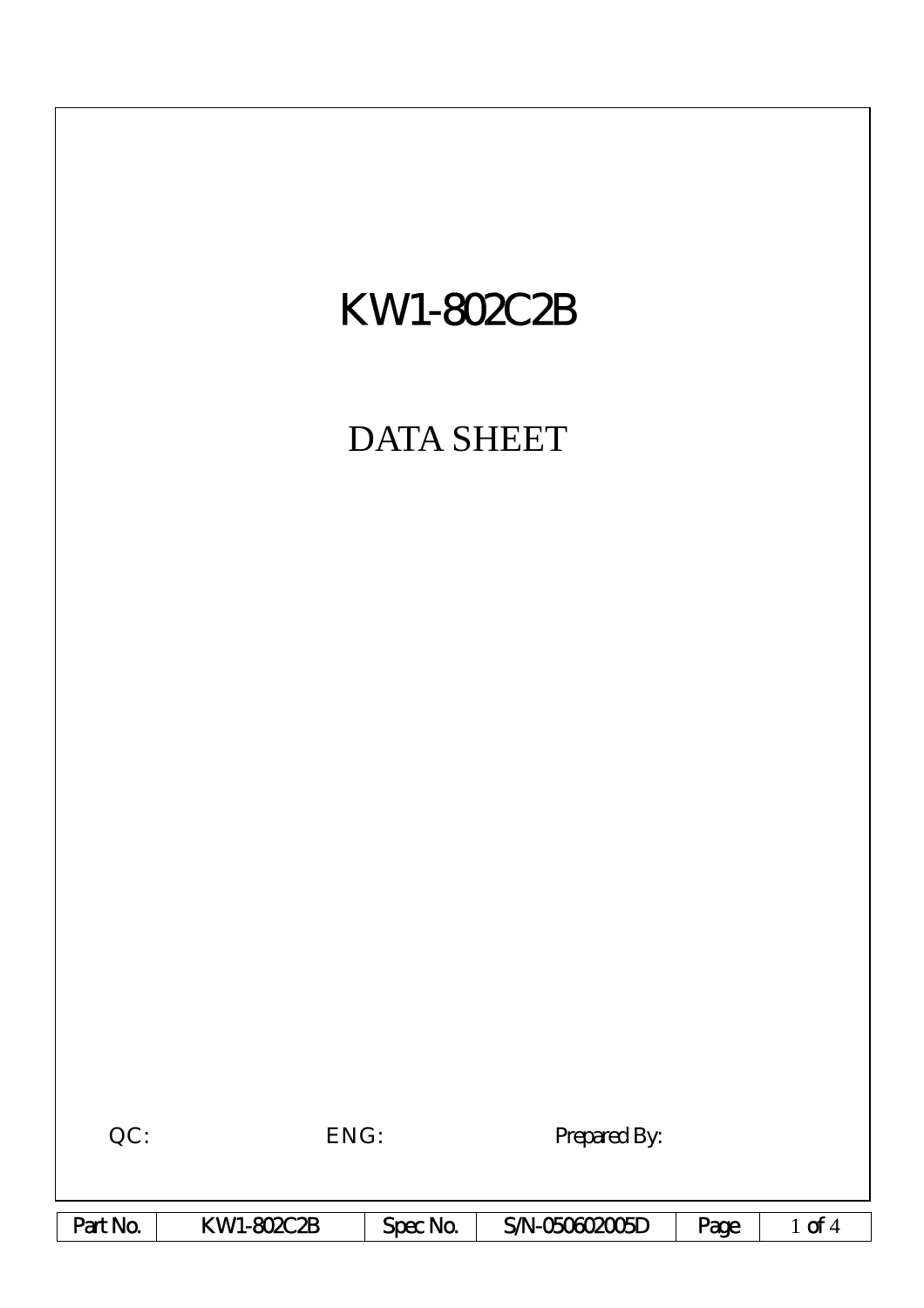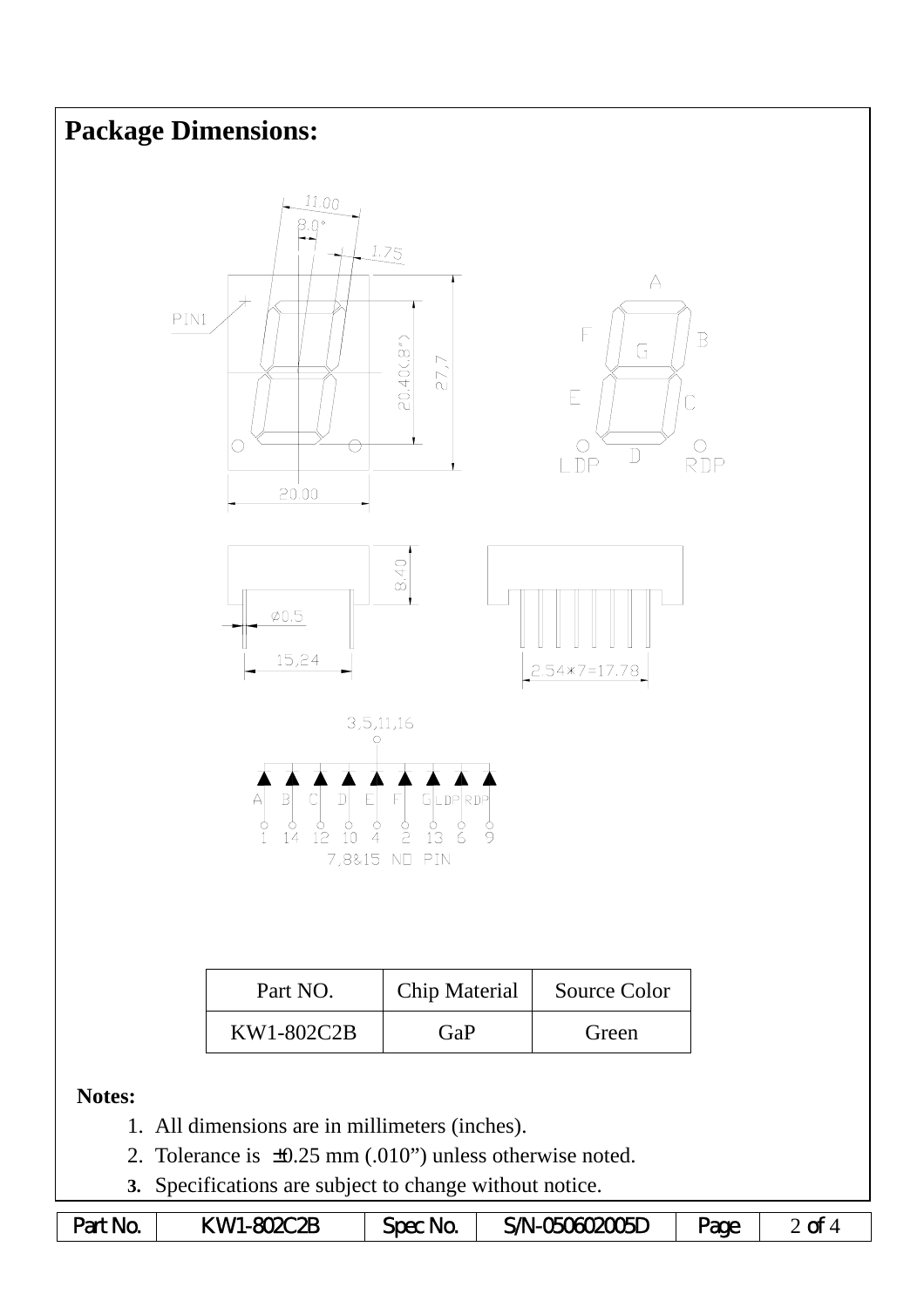| <b>Absolute Maximum Ratings at Ta=25</b>                            |                          |              |  |  |  |  |  |
|---------------------------------------------------------------------|--------------------------|--------------|--|--|--|--|--|
| Parameter                                                           | MAX.                     | Unit         |  |  |  |  |  |
| Power Dissipation                                                   | 100                      | mW           |  |  |  |  |  |
| Peak Forward Current<br>(1/10 Duty Cycle, 0 1ms Pulse Width)        | 100                      | mA           |  |  |  |  |  |
| Continuous Forward Current                                          | 50                       | mA           |  |  |  |  |  |
| Derating Linear From 50                                             | Q <sub>4</sub>           | mA/          |  |  |  |  |  |
| Reverse Voltage                                                     | 5                        | $\mathbf{V}$ |  |  |  |  |  |
| Operating Temperature Range                                         | $-40$<br>$\text{to} +80$ |              |  |  |  |  |  |
| Storage Temperature Range                                           | $to+80$<br>$-40$         |              |  |  |  |  |  |
| Lead Soldering Temperature<br>$[1.6mm.03$ <sup>"</sup> ) From Body] | for 5 Seconds<br>260     |              |  |  |  |  |  |

## **Electrical Optical Characteristics at Ta=25**℃

| Parameter                | Symbol      | Min | Typ            | Max. | Unit    | <b>Test Condition</b> |
|--------------------------|-------------|-----|----------------|------|---------|-----------------------|
| Luninous Intensity       | $I_{v}$     | 7   | 15             | 25   | md      | $I = 20$ mA (Note 1)  |
| Peak Emission Wavelength | p           | 563 | 568            | 573  | m       | $I = 20mA$            |
| Spectral Line Half-Width |             | 25  | $\mathfrak{D}$ | 35   | m       | $I = 20mA$            |
| <b>Forward Voltage</b>   | $V_{\rm f}$ | 1.7 | 22             | 26   | V       | $I = 20mA$            |
| Reverse Current          | $I_{\rm R}$ |     | --             | 100  | $\mu$ A | $V_R = 5V$            |

## Notes:

1. Luminous intensity is measured with a light sensor and filter combination that approximates the CIE eye-response curve.

| Part No. | KWI-802C2B | Spec No | SAN-060602006D | <b>age</b> | ~<br>ີ |
|----------|------------|---------|----------------|------------|--------|
|----------|------------|---------|----------------|------------|--------|